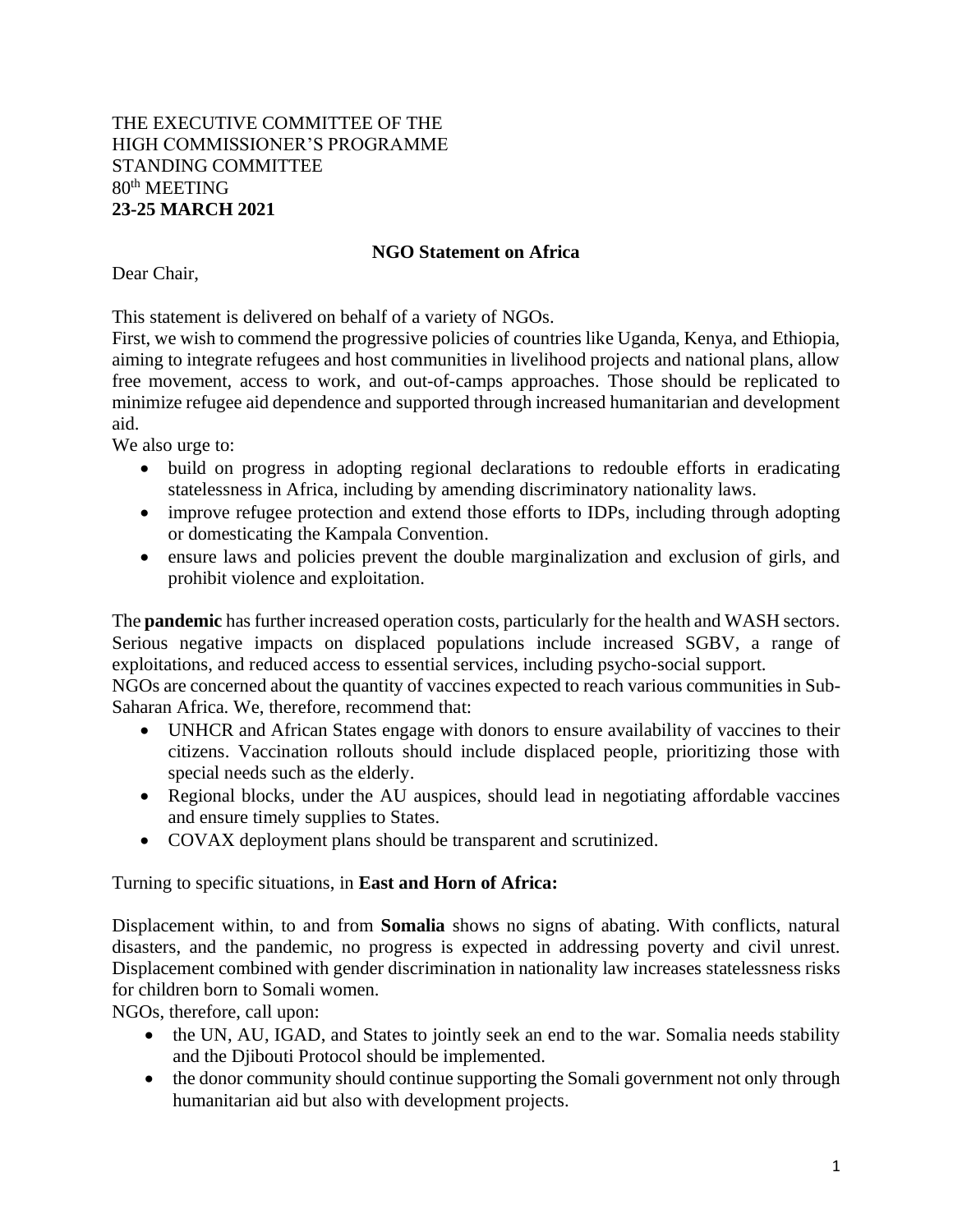For its part, the **South Sudan** refugee crisis remains a major protracted situation, experiencing intercommunal violence, and floods, while also hosting refugees. We, therefore, call on UNHCR and States to:

- increase funding support to the country and refugee-hosting neighbors.
- work with South Sudan's Government to address the conflict's root causes and implement the peace agreement. Humanitarian assistance should reach all parts of the country, without impediments, threats or attacks on aid workers.
- UNHCR should continue working towards durable solutions, through resettlement, supporting resilience, and improving reintegration conditions.

In **Ethiopia**, the ongoing conflict in Tigray led to a steadily deteriorating humanitarian context, with widespread displacement, food insecurity, protection concerns, and severe limitations on humanitarian access. The fate of 20,000 refugees unaccounted for after their camps were destroyed is a concern. We call on UNHCR and States to:

- engage the Ethiopian government to allow unrestricted and unconditional humanitarian access to all Tigray regions, blanket approvals for aid supplies and personnel, and independent needs assessments and monitoring.
- call for accountability for the destruction of refugee camps and the fate of their inhabitants.

## In **West and Central Africa:**

The deteriorating humanitarian situation in the **Sahel region** is marked by spiraling violence, human rights violations, significant restrictions of access to basic services, and massive displacements. As protection needs dramatically increased, UNHCR should continue supporting emergency, specialized and holistic care to survivors of violence and increase community-based protection and prevention strategies. Actors should continue monitoring protection incidents and advocate for respect IHL and Human Rights.

NGOs call for political support in advocating for the respect of the humanitarian principle of "last resort" in the use of armed escorts, in line with neutrality and independence. The use of military escorts and infrastructure must be limited by very strict guidelines.

In Northeast **Nigeria**, deadly attacks on civilians are scarring a region relapsing into a humanitarian crisis. We witness emergency levels of hunger, worsened access to livelihood, and continued displacements. The protection of civilians should therefore be re-prioritized, realigning returns with key protection safeguards. The government should also strive to ensure safety at schools.

Similarly, in the **Lake Chad Basin** region, insecurity limits or prevents humanitarian access to vulnerable communities, while displacement is increasing. Abductions and attacks on schools amount to deliberate and grave violations against children.

NGOs call on UNHCR and States to:

- increase prevention measures to halt attacks against school children and guarantee the right to education for all.
- ensure the implementation, resourcing and promotion of gender-responsive education policies, guaranteeing access to safe, quality and inclusive education.